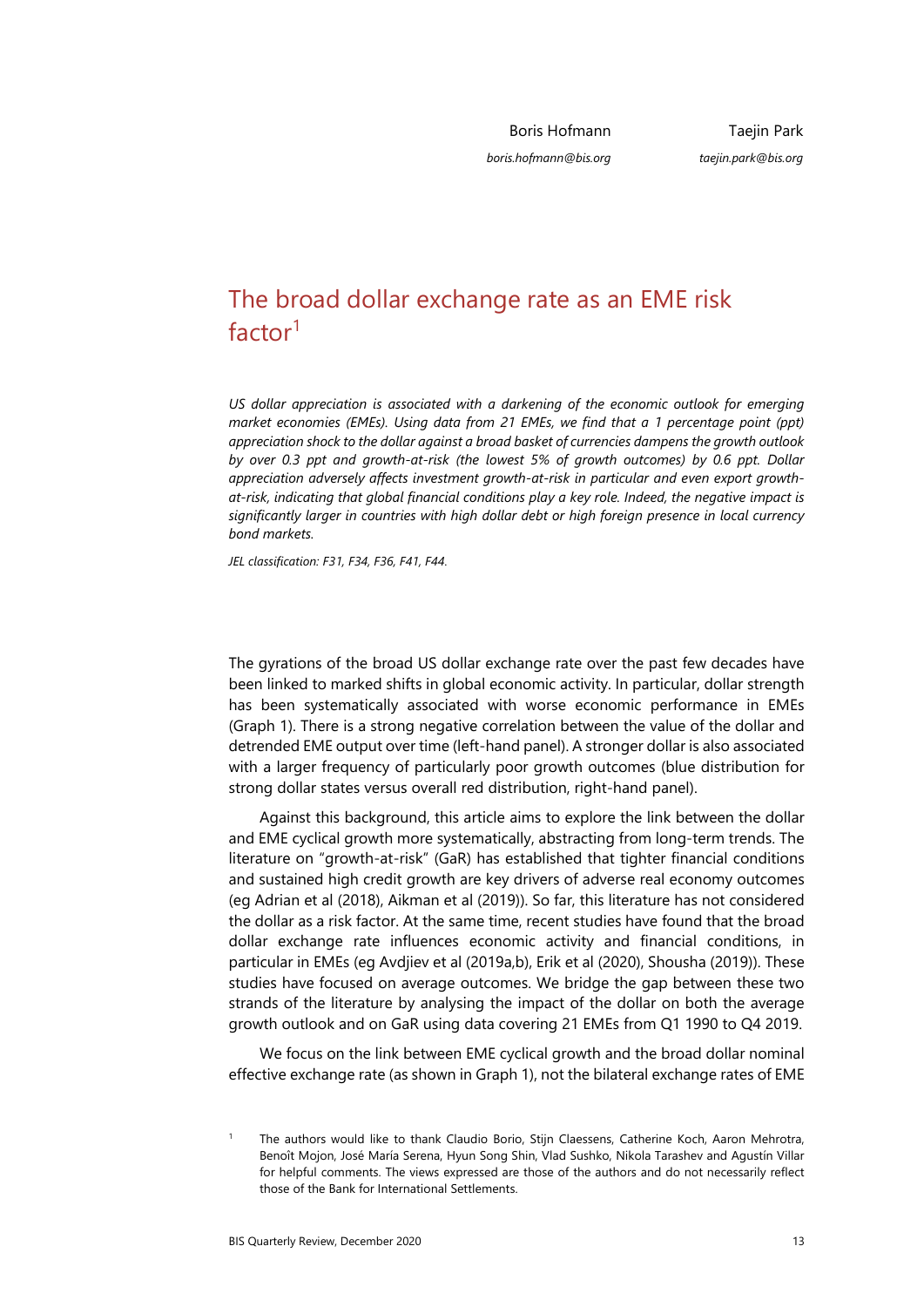#### Key takeaways

- A stronger dollar is followed by weaker growth in EMEs and a higher risk of deeper economic downturns.
- Dollar appreciation dampens in particular investment growth and even export growth.
- These negative effects are significantly larger in countries more exposed to changes in global credit conditions, because of high foreign investment in local currency bond markets or high dollar debt.

currencies against the dollar. This is for two main reasons. First, reflecting the dollar's role as a global risk factor, the effects of the broad dollar exchange rate on EME financial conditions have tended to outweigh those of the bilateral dollar exchange rates (Avdjiev et al (2019a), Shin (2019)). Second, the effects of the bilateral dollar exchange rate on growth are empirically more difficult to disentangle from causal effects in the other direction. Namely, a bilateral exchange rate could reflect perceptions of a country's current and future growth. This reverse causality is less of a concern in the case of the broad dollar index, which measures the value of the dollar against all major trading partners of the United States.

Our results suggest that broad dollar appreciation dampens real GDP growth on average and, in particular, lowers GaR, defined as the lowest 5% of real GDP growth realisations. We find that a stronger dollar has negative effects especially on real investment GaR and also dampens real export GaR. Moreover, we find that the dollar affects EMEs more strongly than small advanced economies (AEs) and that appreciations of other safe haven currencies do not have similar adverse effects on EME growth. These findings are consistent with the notion that the dollar influences



### The broad dollar exchange rate is negatively linked to EMEs' economic **performance** Graph 1

EMEs = AR, BR, CL, CN, CO, CZ, HK, HU, ID, IN, KR, MX, MY, PE, PH, PL, RU, SG, TH, TR and ZA. Correlation coefficients (Corr coef) are between GDP and the USD index.

1 Percentage deviation from a long-term linear trend of the log median real GDP index within each region. Global GDP is based on the 21 EMEs and the 21 largest AEs excluding the United States. 2 Federal Reserve Nominal Broad Dollar Index. 3 Unconditional and conditional densities of real GDP growth, standardised within each country, based on the 21 EMEs during 1990–2019. "Strong USD" is defined as at least a 5% appreciation of the USD index within a quarter, which corresponds to the extent of US dollar appreciation during the first half of 2020; GDP growth refers to one-year-ahead outcomes after the appreciation. The densities are estimated using a kernel density estimator with an Epanechnikov kernel function.

Sources: OECD; Datastream; national data; authors' calculations.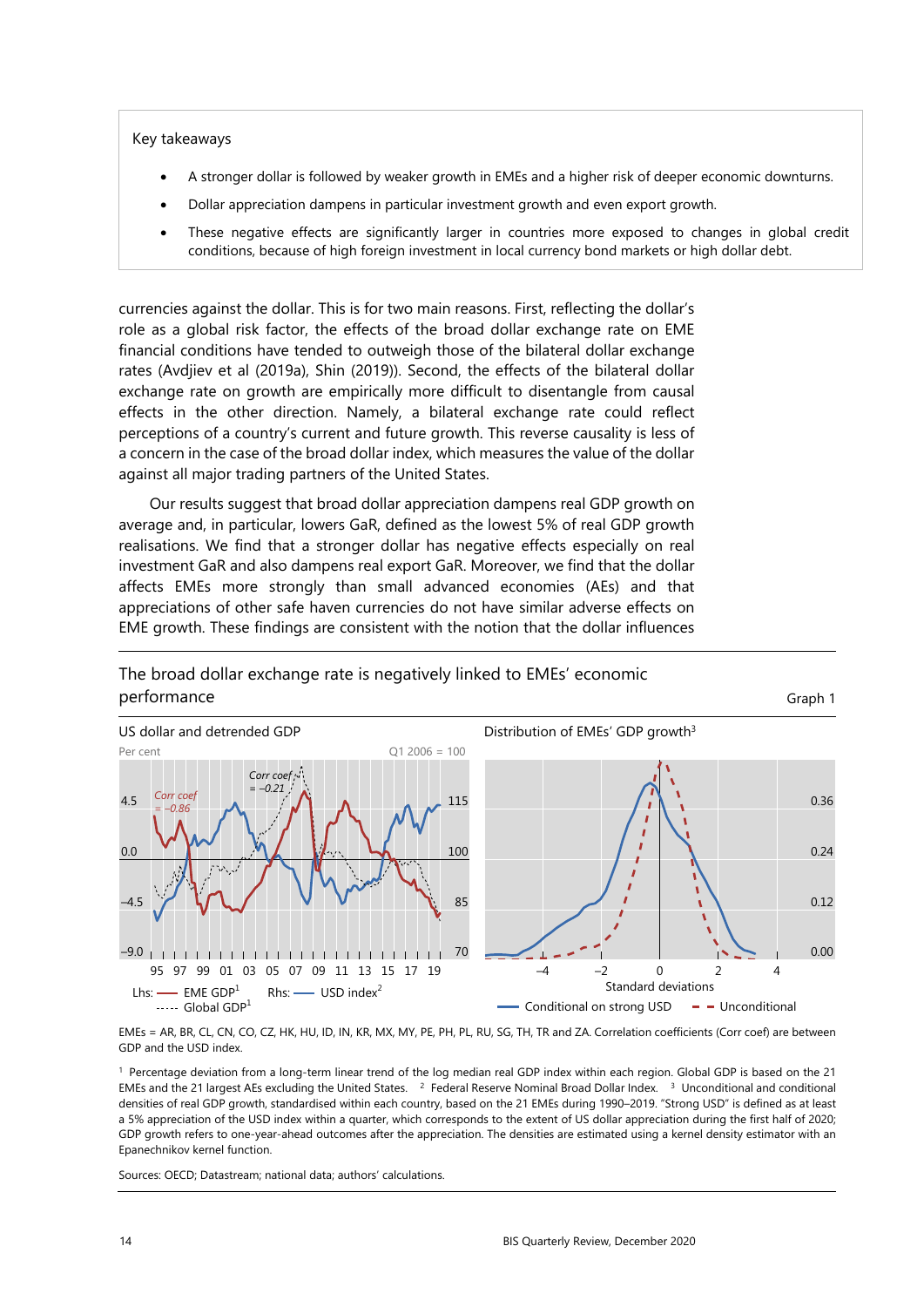global financial conditions, impacting EMEs in particular. This interpretation is supported by further empirical results, suggesting that dollar appreciation has a significantly larger effect on GaR in EMEs with high dollar debt and high foreign investor presence in local currency bond markets.

The remainder of the special feature is organised as follows. The first section reviews from a conceptual perspective the channels through which movements of the dollar can affect GDP growth (henceforth, "channels of dollar transmission"). The second estimates the effect of dollar fluctuations on GDP growth and on GaR in EMEs. The third section explores the nature of the dollar as a risk factor in EMEs, estimating GaR effects at the level of individual GDP components, juxtaposing the dollar impact on EMEs with that on small AEs and comparing its effect on EMEs with that of other safe haven currencies. The fourth section directly tests some of the channels of dollar transmission, assessing the role of foreign ownership, dollar debt and dollar trade invoicing in the transmission of dollar movements to EME GaR. The last section concludes.

## Channels of dollar transmission

A negative correlation between broad-based dollar strength and global growth, as displayed in Graph 1, may arise through various channels.

First, the broad dollar exchange rate has attributes of a barometer of global investor risk appetite, over and above other gauges such as the VIX (Shin (2016)). When investor risk appetite dives, flight to safety may both push up the dollar and weaken global economic activity through capital outflows and tighter financial conditions as investors and lenders retrench from risky investments and borrowers.

Second, and relatedly, the broad dollar exchange rate could affect the global supply of dollar credit (Bruno and Shin (2015), Shin (2019)). When there is the potential for valuation mismatches on borrowers' balance sheets arising from exchange rate fluctuations, a stronger dollar weakens the balance sheets of those dollar borrowers whose liabilities rise relative to assets. From the standpoint of creditors with a diversified portfolio of borrowers, the weaker credit position of some borrowers increases tail risk in the overall credit portfolio, reducing the capacity for additional credit extension even with a fixed exposure limit as given by a value-atrisk (VaR) constraint or an economic capital constraint. The result would be a general tightening of global dollar credit supply, including for trade credit (Bruno et al (2018)). This *aggregate* credit supply channel would be in addition to a decline in dollar borrowing by entities with currency mismatches.

Third, similar dynamics may play out in local currency government bond markets if the tighter dollar credit conditions mentioned above are correlated with tighter risk constraints for global investors holding a diversified portfolio of local currency bonds. This can in turn lead to a general tightening of credit conditions in EME local currency bond markets as investors retrench across the board, including from countries whose bilateral exchange rates have not depreciated. Indeed, Hofmann et al (2020) find that broad dollar appreciation has larger adverse effects on bond flows and bond spreads in EME local currency sovereign bond markets than a depreciation of EME bilateral exchange rates against the dollar.

Fourth, the dollar can affect trade activity. A broad-based appreciation of the dollar could improve international price competitiveness of those countries whose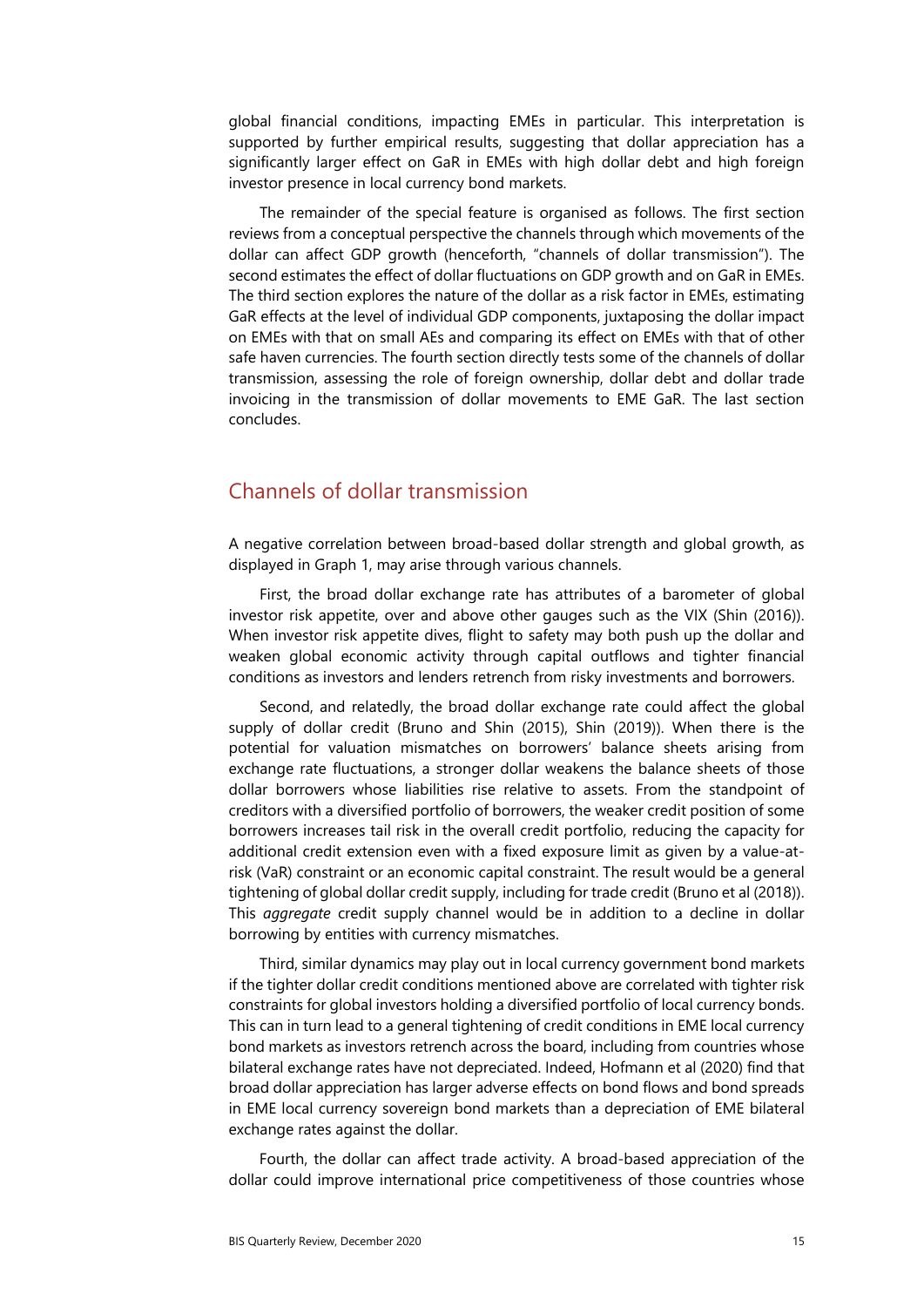bilateral exchange rate depreciated against the dollar, boosting net exports and ultimately output. The conventional trade channel, however, rests on the assumption that export and import prices adjust in response to a change in the country's exchange rate. Over short horizons, this may not be the case if trade is invoiced in a foreign currency (Gopinath (2015), Gopinath et al (2020)). Such foreign currency invoicing weakens the link between exchange rates and price competitiveness, and hence the conventional trade channel. In particular, it means that a broad-based appreciation of the dollar may push up prices from the perspective of the importer and thus lead to a drop in trade.

EMEs are particularly vulnerable to changes in the value of the dollar through these channels, making the broad dollar exchange rate an EME-specific risk factor. While EMEs' financial deepening has progressed significantly over the past decades, in particular through the development of local currency bond markets, their financial systems still remain shallower than those of AEs. As a result, EMEs remain more dependent on foreign funding (CGFS (2019)). This is reflected in high dollar debt (Graph 2, left-hand panel) and large foreign investor holdin[gs](#page-3-0) of EME local currency bonds (centre panel). On the back of thin hedging markets, these FX exposures of EME dollar borrowers and of foreign lenders in EME currencies are largely unhedged.<sup>2</sup> At the same time, US dollar invoicing is more widespread in EMEs than in AEs (right-hand panel).



### Dollar debt, foreign investors and dollar trade invoicing in EMEs

AEs = AU, CA, CH, DE, DK, ES, FR, GB, IT, JP, NO, NZ and SE. For the list of EMEs, see Graph 1.

 $1$  Non-banks' total cross-border USD-denominated liabilities (bank loans and debt securities).  $2$  Excluding SG, HK and CZ due to lack of data availability. For KR, data are based on all listed bonds. <sup>3</sup> Latest available data. Due to lack of data availability, export for EMEs excludes CN, HK, MX, PE, PH and SG. Import for AEs excludes CA. Import for EMEs excludes CN, CO, HK, MX, PH, SG and ZA.

Sources: Arslanalp and Tsuda (2014); Boz et al (2020); national data; BIS locational banking statistics and global liquidity indicators; authors' calculations.

<span id="page-3-0"></span> $\overline{2}$  The scope for hedging exchange rate risk through financial derivatives is much more limited in EMEs as FX derivatives markets in EME currencies are much smaller than those for AE currencies (Upper and Valli (2016), CGFS (2019)).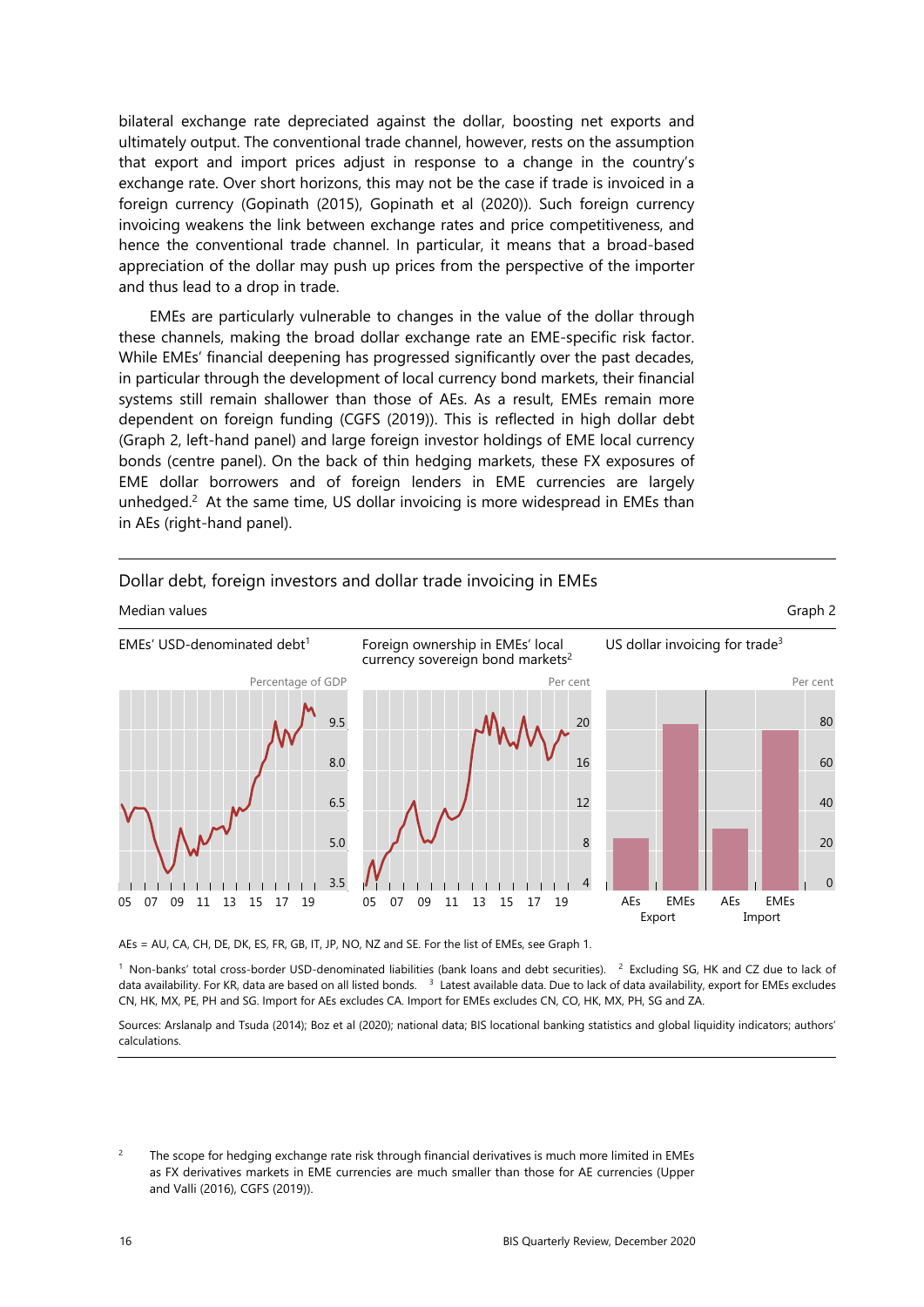### The impact of the dollar on EME growth and growth-at-risk

If dollar transmission takes place through the financial channels described above, the effects would be larger for GaR than for average growth outcomes. This is because financial constraints and frictions are usually more binding in bad states of the world.

In order to test this hypothesis, we estimate the dynamic impact of movements in the dollar on average growth and on GaR. Our estimates are from panel regressions, based on quarterly data for 21 EMEs over the period Q1 1990–Q4 2019[.3](#page-4-3) The regression equations take the following form:[4](#page-4-2)

$$
\Delta^h y_{i,t+h} = \alpha_{i,t+h} + \beta_h \Delta dollar_t + \gamma_h \Delta y_{i,t-1} + \theta_h X_{i,t} + \varepsilon_{i,t+h}
$$
\n(1)

for horizons  $h$ ={0, 1, ..., 16} quarters, where  $\Delta^h y_{i,t+h}$  stands for cumulative real GDP growth over horizon *h* and ∆*dollar<sub>t</sub>* for the quarterly change in the Federal Reserve's broad dollar index. As we are aiming to identify the independent impact of the dollar on EME economic activity, the regressions further include a large set of variables  $X_{i,t}$ , which control for US factors that could affect both the dollar and EME growth: the VIX, quarterly real GDP growth, the purchasing managers' index (PMI) and quarterly CPI inflation as well as the change in one- and 10-year Treasury bond yields. To account for the historical negative correlation between the dollar and global commodity prices – which affect EME growth prospects – we also include the quarterly change in a global (dollar-based) commodity price index in  $X_{i}$ . Finally, we include a number of additional country-specific drivers of cyclical growth outcomes, as identified in the previous literature: stock market volatility as a measure of financial conditions, three-year non-financial private credit growth (relative to GDP), the current account balance (relative to GDP), the quarterly inflation rate and the change in the policy rate.<sup>5</sup>

Since we want to estimate the impact of the dollar on both average GDP growth and GaR, we estimate equation (1) in two ways. We first estimate a standard linear model. Then, we estimate a quantile regression for GaR, defined as the lowest 5% of growth outcomes over each regression horizon *h*.

The results suggest that an appreciation of the dollar has a quantitatively and statistically significant negative effect on GDP growth in EMEs, both for the average outcome and for GaR (Graph 3). In line with the conjecture derived from the conceptual considerations, the impact on GaR is quantitatively larger. Concretely, a 1 percentage point (ppt) appreciation shock to the broad dollar index is followed by a statistically significant cumulative decline of EME GDP growth by over 0.3 ppt after one year.<sup>[6](#page-4-0)</sup> At about 0.6 ppt, the impact on GaR is almost twice as large, and is estimated with higher confidence in statistical terms. The effects of dollar appreciation on growth and on GaR are persistent, but start to fade and to become statistically insignificant after about six quarters.

<span id="page-4-3"></span><sup>3</sup> For the full list of EMEs, see Graph 1.

<span id="page-4-2"></span><sup>4</sup> The regressions are set up as local linear projections following Jordà (2005).

<span id="page-4-1"></span><sup>5</sup> Following Aikman et al (2019), we calculated stock market volatility as the quarterly average of the realised daily stock price volatility and three-year credit growth as the three-year change in the nonfinancial private sector debt-to-GDP ratio.

<span id="page-4-0"></span><sup>6</sup> The effects obtained for the linear model are similar to those found by Shousha (2019) based on a vector autoregression.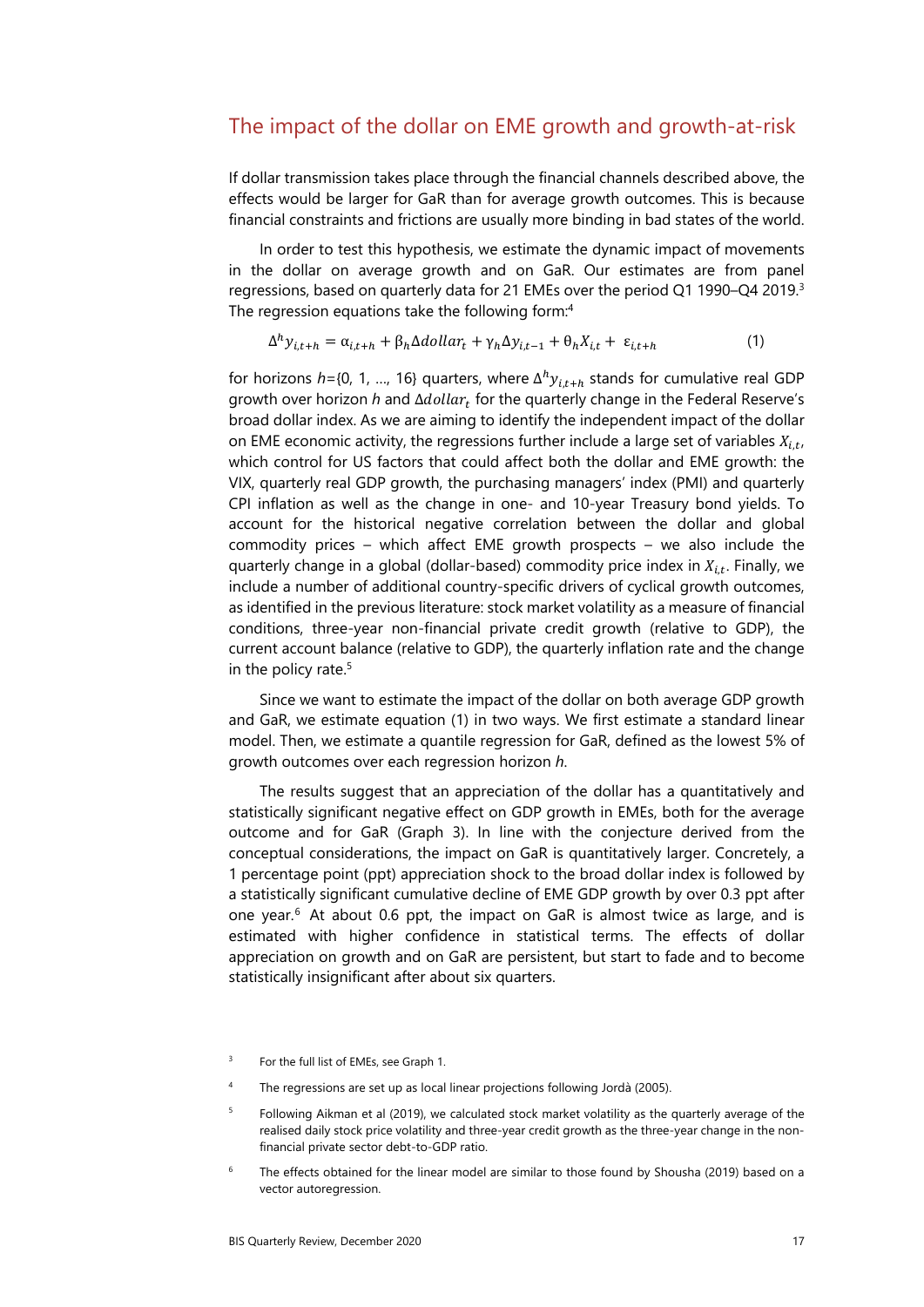### Dollar appreciation dampens EMEs' GDP growth and growth-at-risk

Impulse response to a 1 ppt appreciation shock to the dollar, in percentage points Graph 3



Based on data for 1990–2019. Cumulative impact on GDP growth estimated by fixed effects panel local projections. The set of regressors includes quarterly log change in the USD index, three-year change in non-financial private debt-to-GDP, log equity volatility, current account balance as a percentage of GDP, log VIX, quarterly change in 10-year Treasury yield, quarterly change in one-year Treasury yield, lagged quarterly US GDP growth, US PMI, lagged quarterly US inflation, quarterly change in policy rate, lagged quarterly change in the dependent variable, lagged quarterly inflation and quarterly log change in commodity prices. Confidence intervals were estimated by the Driscoll and Kraay (1998) method for the linear model and bootstrapping using country clusters for the quantile regression. Sources: IMF; OECD; Bloomberg; Datastream; Institute for Supply Management; national data; BIS credit statistics; authors' calculations.

As a validation of the empirical model in equation (1), it is useful to consider the estimated impact of other prominent drivers of cyclical output growth, such as stock market volatility and three-year credit growth (relative to GDP), which were highlighted in the previous literature on GaR. In line with the existing literature, our estimates suggest that tighter financial conditions – captured by an increase in stock price volatility – dampen growth temporarily (Graph 4, left-hand panel), while higher indebtedness – captured by three-year credit growth – has a more persistent effect (right-hand panel). In either case, the effect on GaR is larger than that on average growth.

The above results indicate that the effect of the dollar on GaR is quite similar to that of stock market volatility and credit growth. A one standard deviation change of the broad dollar exchange rate over one quarter is 2.5 ppt. The corresponding numbers for stock price volatility and the three-year growth of private debt over GDP are 53% and 13.9 ppt, respectively. According to our empirical estimates, this would translate into respective cumulative impacts on GaR of –1.4, –1.2 and –1.4 ppt over a horizon of about one year.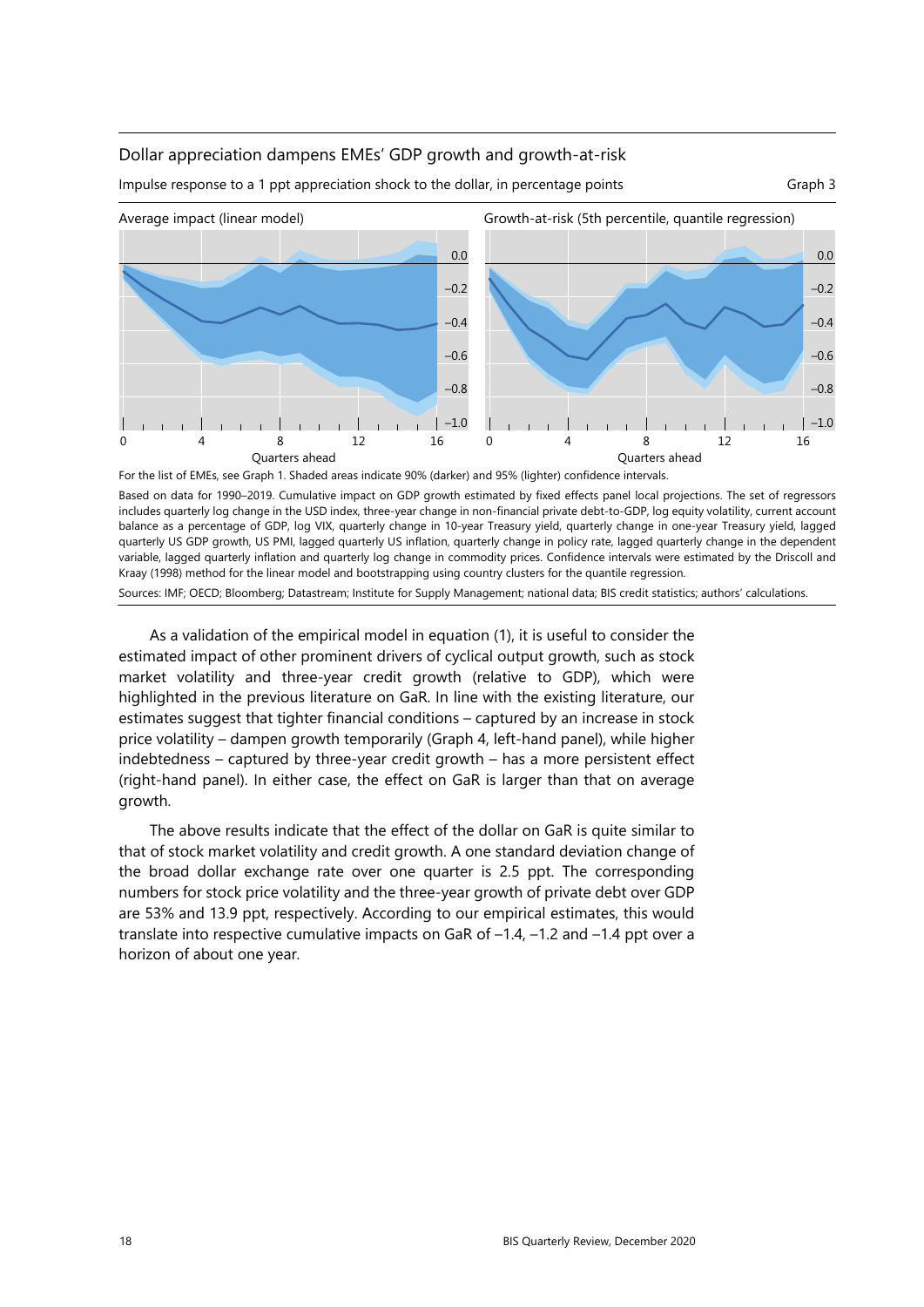### Growth impact of stock price volatility and sustained credit growth

Impulse response of EMEs' GDP growth, in percentage points Graph 4



For the list of EMEs, see Graph 1. Shaded areas indicate 90% (darker) and 95% (lighter) confidence intervals for the quantile regression. Dashed lines indicate 90% confidence intervals for the linear model.

Based on data for 1990–2019. Cumulative impact on GDP growth estimated by fixed effects panel local projections. The set of regressors includes quarterly log change in the USD index, three-year change in non-financial private debt-to-GDP, log equity volatility, current account balance as a percentage of GDP, log VIX, quarterly change in 10-year Treasury yield, quarterly change in one-year Treasury yield, lagged quarterly US GDP growth, US PMI, lagged quarterly US inflation, quarterly change in policy rate, lagged quarterly change in the dependent variable, lagged quarterly inflation and quarterly log change in commodity prices. Standard errors were estimated by the Driscoll and Kraay (1998) method for the linear model and bootstrapping using country clusters for the quantile regression.

Sources: IMF; OECD; Bloomberg; Datastream; Institute for Supply Management; national data; BIS credit statistics; authors' calculations.

## Exploring the nature of the link

In this section, we further explore the broad dollar exchange rate as a risk factor for EME growth by considering a number of testable hypotheses. First, if dollar transmission occurs via financial channels, we would expect to see larger negative effects on investment than on other components of GDP as it is more sensitive to changes in financial conditions. Second, because of tighter trade-credit conditions and sticky export prices due to dollar invoicing, dollar appreciation need not be associated with higher export growth in EMEs. Third, on the basis of relative financial depth, we would expect to find that the dollar's impact on AEs is less pronounced than that on EMEs. Fourth, if the effects of the dollar reflect financial effects beyond the flight to safety, we would not see similar adverse effects on EMEs from appreciations of other safe haven currencies.

To test these hypotheses, in this section we explore variations of the previous empirical model. Specifically, we estimate the dollar's effect on the GaR for specific components of GDP, assess the impact of the dollar on small AEs – which resemble EMEs as regards exposure to global financial shocks – and compare the effects of the dollar with those of alternative safe haven currencies.

In order to assess the impact of the dollar on the GaR for different components of GDP, we re-estimate equation (1) for GaR using, sequentially, the cumulative growth rates of real consumption and real investment as well as real exports and real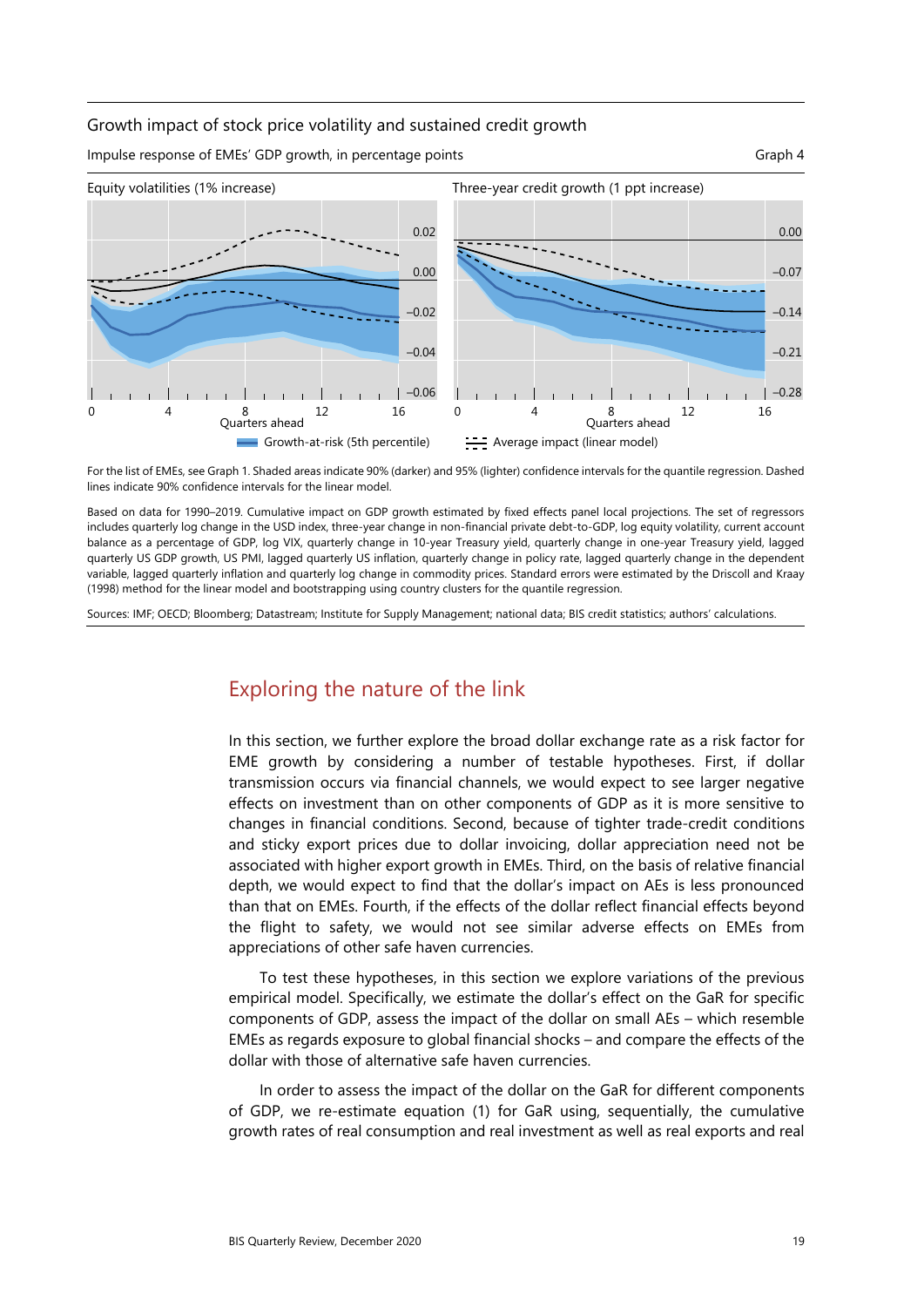### Impact of dollar appreciation on EMEs' GDP components (at risk)

Impulse response to a 1 ppt appreciation shock to the dollar, in percentage points Graph 5



For the list of EMEs, see Graph 1. Shaded areas indicate 90% (darker) and 95% (lighter) confidence intervals.

Based on data for 1990–2019. Cumulative impact on GDP components estimated by fixed effects panel local projections. The set of regressors includes quarterly log change in the USD index, three-year change in non-financial private debt-to-GDP, log equity volatility, current account balance as a percentage of GDP, log VIX, quarterly change in 10-year Treasury yield, quarterly change in one-year Treasury yield, lagged quarterly US GDP growth, US PMI, lagged quarterly US inflation, quarterly change in policy rate, lagged quarterly change in the dependent variable, lagged quarterly inflation and quarterly log change in commodity prices. Confidence intervals were estimated by bootstrapping using country clusters for the quantile regression.

Sources: IMF; OECD; Bloomberg; Datastream; Institute for Supply Management; national data; BIS credit statistics; authors' calculations.

imports as the dependent variable. We find that dollar appreciation negatively affects all private components of GDP. Nevertheless, there are notable quantitative differences in the estimated effects (Graph 5).

The effect of the dollar is strongest for investment, consistent with the notion of financial channels driving the effects of the dollar. Investment GaR declines in cumulative terms by as much as 1.6 ppt after five quarters after a 1 ppt appreciation shock to the dollar (second panel). This compares with a negative cumulative effect on consumption GaR of 0.4 ppt over the same horizon (first panel).

An appreciation of the dollar also has a *negative* impact on export GaR, triggering a cumulative contraction of up to 1 ppt after four and five quarters (Graph 5, third panel). This finding points to the relevance of financial channels through trade credit and dollar invoicing, counteracting the traditional expansionary effects on exports that would emanate from EME bilateral exchange rate depreciation.

In parallel, import GaR is negatively affected by a stronger dollar. The cumulative effect of a 1 ppt dollar appreciation shock reaches 1.5 ppt after five quarters, a result that is more in line with traditional trade channel effects. Since the impact of dollar appreciation on imports is larger than that on exports, the overall effect of the dollar on net export GaR is positive.

The effect of dollar appreciation on EMEs seems to be considerably stronger than that on small AEs, in line with the notion that EMEs are more vulnerable because of shallower financial systems. This result rests on data from Australia, Canada, Denmark, New Zealand, Norway, Sweden, Switzerland and the United Kingdom over the same sample period (Q1 1990–Q4 2019). In qualitative terms, the results are similar to those for EMEs: the dollar affects AEs' growth prospects and the negative effect of its appreciation on GaR is larger than that on average growth (Graph 6).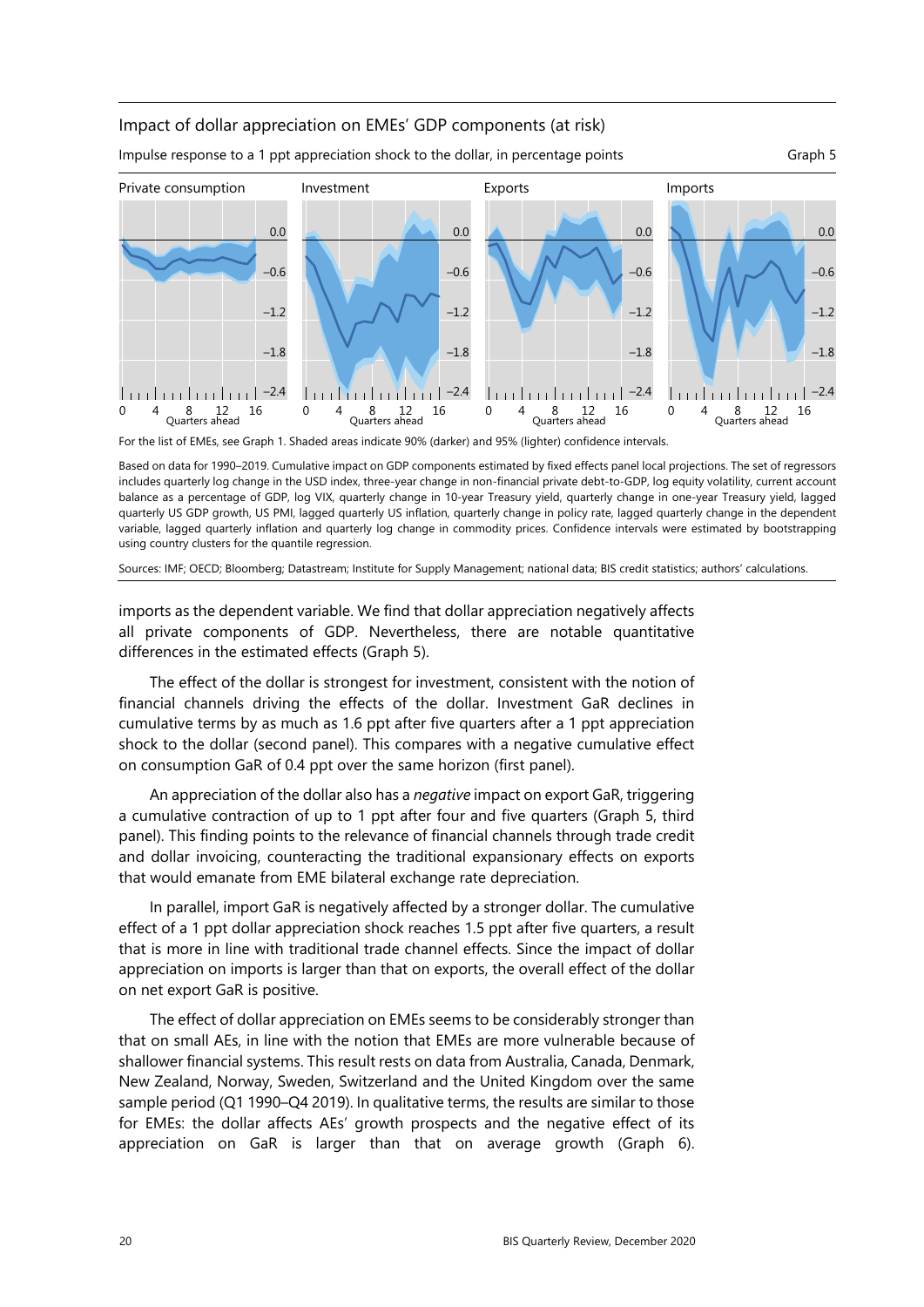### Impact of dollar appreciation on small AEs' GDP growth



Impulse response to a 1 ppt appreciation shock to the dollar, in percentage points Graph 6

AEs = AU, CA, CH, DK, GB, NO, NZ and SE. Shaded areas indicate 90% (darker) and 95% (lighter) confidence intervals.

Based on data for 1990–2019. Cumulative impact on GDP growth estimated by fixed effects panel local projections. The set of regressors includes quarterly log change in the USD index, three-year change in non-financial private debt-to-GDP, log equity volatility, current account balance as a percentage of GDP, log VIX, quarterly change in 10-year Treasury yield, quarterly change in one-year Treasury yield, lagged US GDP growth, US PMI, lagged quarterly US inflation, quarterly change in policy rate, lagged quarterly change in the dependent variable, lagged quarterly inflation and quarterly log change in commodity prices. Confidence intervals were estimated by the Driscoll and Kraay (1998) method for the linear model and bootstrapping using country clusters for the quantile regression.

Sources: IMF; OECD; Bloomberg; Datastream; Institute for Supply Management; national data; BIS credit statistics; authors' calculations.

Quantitatively, however, these effects are much smaller than in the case of EMEs. A 1 ppt appreciation shock to the dollar dampens GaR in AEs by 0.2 ppt over one year (right-hand panel), which is one third of the impact we have estimated for EMEs. After about seven quarters, the effect even becomes positive, possibly reflecting the traditional trade channel.

The negative effect of dollar appreciation on EMEs does not merely reflect flight to safety effects. This is suggested by analyses in which we re-estimate equation (1) after replacing the dollar with other safe haven currencies: the yen, the euro and the Swiss franc.<sup>7</sup> The link between these alternative safe haven currencies and EME GaR is quite different from that of the dollar (Graph 7). A yen, euro and Swiss franc appreciation is not followed by lower EME GaR. Moreover, the effect is even significantly positive over medium-term horizons, possibly reflecting traditional trade channel effects.

<span id="page-8-0"></span><sup>7</sup> In order to control for macro-financial developments in the respective safe haven currency economy, we add the respective real GDP growth, inflation, business cycle indicator and changes in short- and long-term bond yields.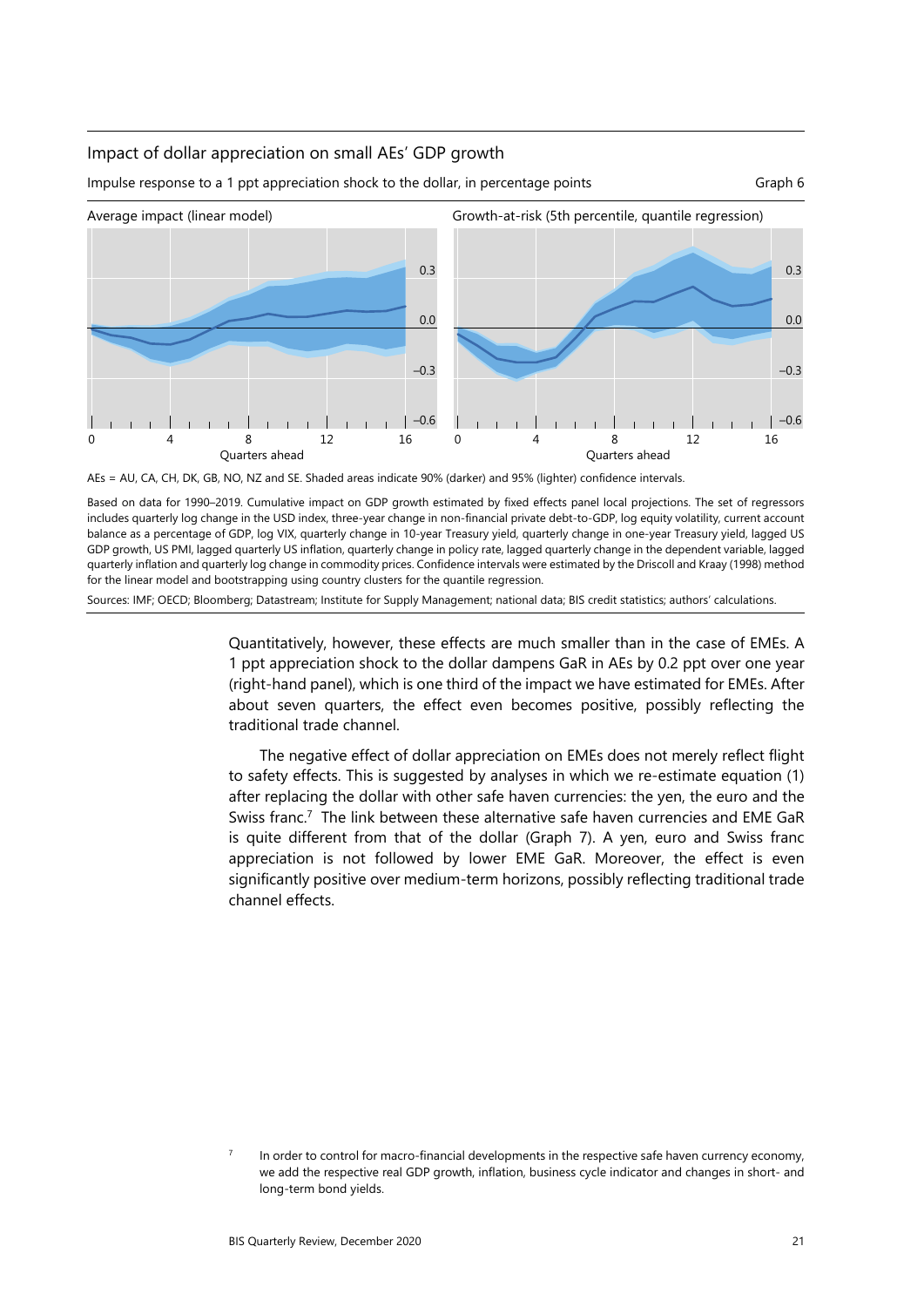### Impact of other safe haven currencies on EMEs' growth-at-risk



Impulse response to a 1 ppt appreciation shock to the JPY/EUR/CHF, in percentage points Graph 7

![](_page_9_Figure_3.jpeg)

Based on data for 1990–2019. Cumulative impact on GDP growth estimated by fixed effects panel local projections at the 5th percentile. The set of regressors includes quarterly log change in the JPY/EUR/CHF index, three-year change in non-financial private debt-to-GDP, log equity volatility, current account balance as a percentage of GDP, log VIX, quarterly change in 10-year Treasury yield, 10-year JP/EA/CH government yields, quarterly change in one-year JP/DE/CH government yield, lagged quarterly US GDP growth, lagged quarterly JP/EA/CH GDP growth, US PMI, the JP/EA/CH composite leading indicator, lagged quarterly US inflation, lagged quarterly JP/EA/CH inflation, quarterly change in policy rate, lagged quarterly change in the dependent variable, lagged quarterly inflation and quarterly log change in commodity prices. Confidence intervals were estimated by bootstrapping using country clusters.

Sources: IMF; OECD; Bloomberg; Datastream; Institute for Supply Management; national data; BIS credit statistics; authors' calculations.

## Exploring the channels of dollar transmission

In this section, we aim to directly explore some of the channels through which the broad dollar exchange rate may affect GaR. To this end, we exploit cross-country variation in financial and economic structure. Specifically, we estimate equations of the following form:

$$
\Delta^h y_{i,t+h} = \alpha_{i,t+h} + \beta_h \Delta dollar_t + \beta_h^{FXD} \Delta dollar_t \cdot FXD_i +
$$

$$
\beta_h^{FOS} \Delta dollar_t \cdot FOS_i + \beta_h^{INV} \Delta dollar_t \cdot INV_i + \gamma_h \Delta y_{i,t-1} + \theta_h X_{i,t} + \varepsilon_{i,t+h}
$$
 (2)

This is an augmented version of equation (1) that includes indicators of foreign ownership, dollar debt and dollar invoicing and their interactions with the change in the broad dollar exchange rate. Concretely, *FXD* refers to gross cross-border dollar debt as a percentage of GDP, *FOS* to the share of foreign ownership in local c[ur](#page-9-0)rency sovereign bond markets, and *INV* to the share of dollar invoicing in exports.<sup>8</sup> Each

<span id="page-9-0"></span><sup>8</sup> *FXD* is measured as non-banks' total cross-border US dollar-denominated liabilities (bank loans and debt securities) as a percentage of GDP taken from the BIS locational banking statistics and global liquidity indicators. *FOS* is the share of central government debt securities denominated in local currency held by foreign investors, estimated by Arslanalp and Tsuda (2014). *INV* is the percentage of exports invoiced in the US dollar (Boz et al (2020)). The variables that are interacting with the dollar in equation (2) are also included directly in the regressions in the set of control variables, so as to avoid the interaction terms picking up any direct effects of the variables.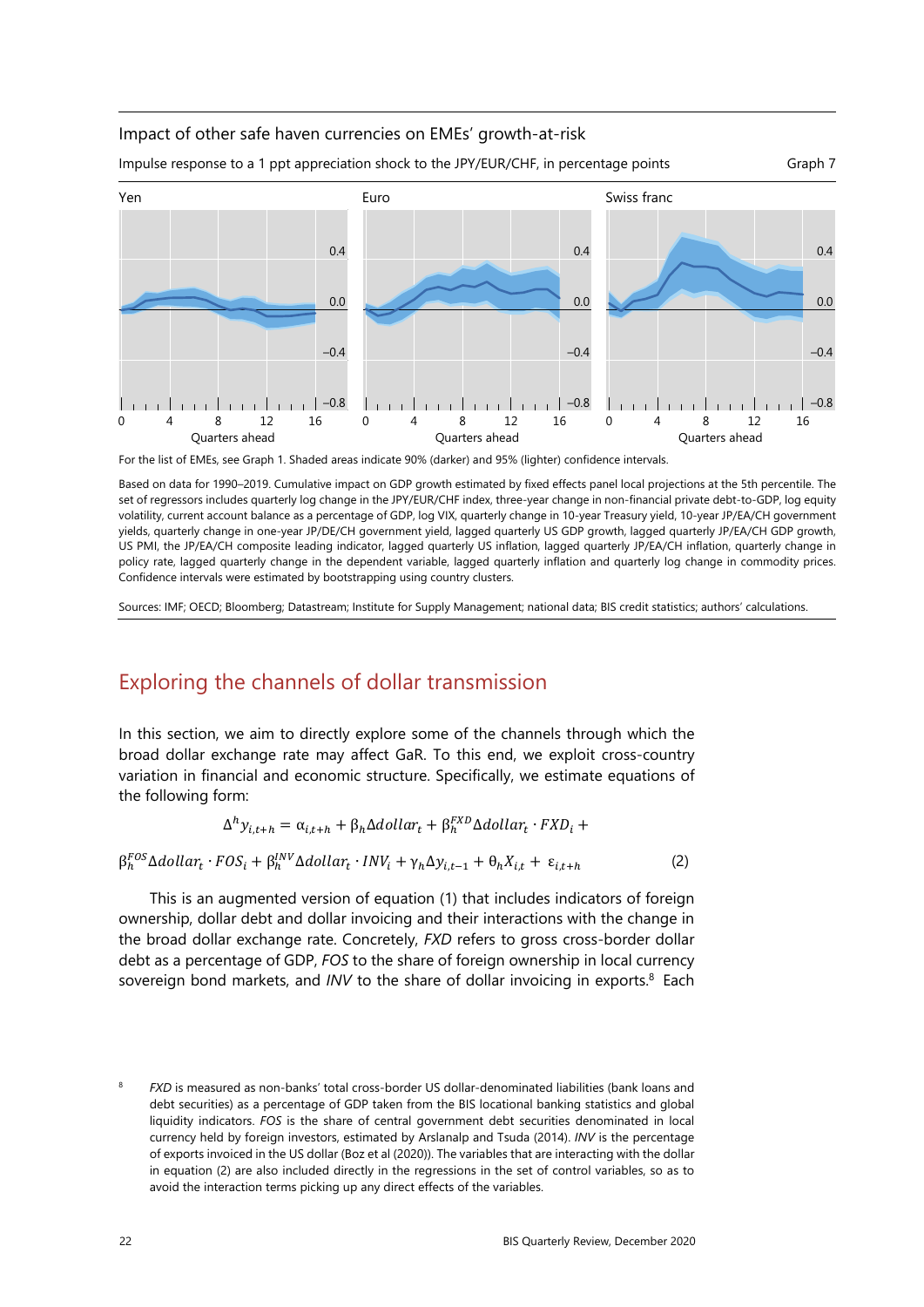structural indicator is measured in qualitative terms, separating the countries into two groups, with above- or below-average shares.[9](#page-10-0) 

Higher dollar debt and higher foreign ownership should increase the sensitivity of EMEs' GDP to global credit conditions and hence to the dollar, while greater dollar invoicing should weaken the trade channel. To the extent that these mechanisms are at play, the three indicators would strengthen the negative effect of dollar appreciation on GaR, implying that the coefficients on each interaction term would be negative. To test this hypothesis, we estimate equation (2) by first including the indicators separately and then jointly. For the sake of brevity and presentability, we report results only for GaR over four quarters (Table 1).

The estimation results underscore the importance of financial channels of dollar transmission. High foreign ownership is consistently associated with a significantly higher negative effect of dollar appreciation on GaR (second, fourth and fifth columns). Likewise, once the effect of foreign ownership is accounted for, high dollar debt is associated with a significantly higher negative impact of dollar appreciation on EME growth (fourth and fifth columns). By contrast, the extent of dollar invoicing does not appear to have a statistically significant effect (third and fifth columns), thus indicating that the role of the invoicing channel is small.

| Channels of dollar transmission to four-quarter growth-at-risk |             |             |             |            | Table 1    |
|----------------------------------------------------------------|-------------|-------------|-------------|------------|------------|
| USD index                                                      | $-0.382***$ | $-0.333***$ | $-0.482***$ | $-0.190$   | $-0.238$   |
| Interaction coefficients                                       |             |             |             |            |            |
| USD debt                                                       | $-0.122$    |             |             | $-0.280**$ | $-0.366**$ |
| Foreign ownership of local currency govt bonds                 |             | $-0.214*$   |             | $-0.251**$ | $-0.252**$ |
| USD invoicing for export                                       |             |             | 0.0907      |            | 0.168      |
| Number of observations                                         | 1,382       | 1,382       | 1.151       | 1.074      | 1,074      |
| Number of countries                                            | 18          | 18          | 15          | 14         | 14         |

Estimation results from equation (2) based on data for 2000–19 due to unavailability of data for most of the structural variables for the pre-2000 period. Coefficients of the interactions of structural variables and one-quarter change in the USD index, estimated by fixed effects panel local projections. The structural indicators are condensed into dummy variables constructed based on the average levels of the indicator variables across countries with available data over the period. The dummy variables take on the value 1 when the average value of the respective variable was equal to or higher than the cross-country median, and 0 otherwise. In addition to the structural variables and their interactions, the set of regressors includes quarterly log change in the USD index, three-year change in non-financial private debt-to-GDP, log equity volatility, current account balance as a percentage of GDP, log VIX, quarterly change in 10-year Treasury yield, quarterly change in one-year Treasury yield, lagged quarterly US GDP growth, US PMI, lagged quarterly US inflation, quarterly change in policy rate, lagged quarterly change in the dependent variable, lagged quarterly inflation and quarterly log change in commodity prices. \*\*\*/\*\*/\* indicates significance at the 1/5/10% level, based on bootstrap standard errors using country clusters.

Sources: Arslanalp and Tsuda (2014); Boz et al (2020); IMF; OECD; Bloomberg; Datastream; Institute for Supply Management; national data; BIS credit statistics, locational banking statistics and global liquidity indicators; authors' calculations.

> <span id="page-10-0"></span>9 More precisely, each structural indicator is condensed into a dummy variable, reflecting the average levels of the indicator variables across countries with available data over the period. The dummy variables take on the value 1 when the average level over the sample period of the respective share in a country was equal to or higher than the cross-country median, and 0 otherwise.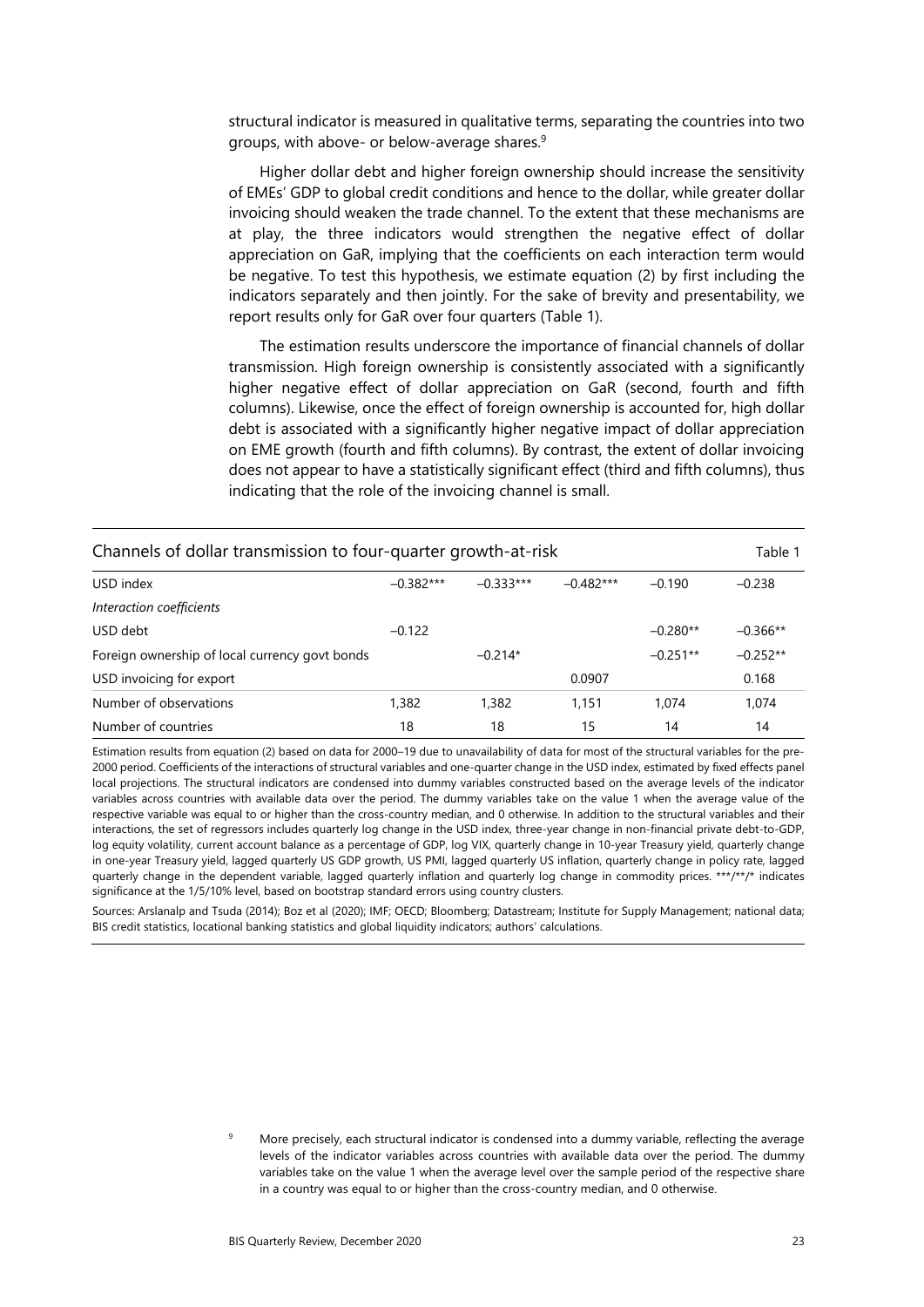## **Conclusions**

Our analysis suggests that the broad dollar exchange rate is an important risk factor for EMEs' growth. Dollar strength is followed by significantly weaker EME growth on average and lower GaR. Our findings further suggest that the dollar affects EMEs through financial channels. This is linked to the shallowness of EME financial markets, as reflected in high dollar debt and high foreign ownership in local currency bond markets.

The role of the dollar as an EME risk factor has also been on display since the outbreak of the Covid-19 pandemic. In the wake of the first wave of the pandemic, the US dollar initially appreciated on a broad basis by almost 10% in the first three months of the year, accompanied by record bond portfolio outflows from EMEs and sharply widening EME bond spreads. Subsequently, when the pandemic situation eased in the summer, the dollar depreciated and bond portfolio flows and spreads normalised.

Going forward, the outlook of prolonged low interest rates across all major AEs implies an environment of ample global liquidity amid high economic uncertainty. This combination could also be associated with wide swings in the broad dollar exchange rate, with the potential to affect EMEs' GaR.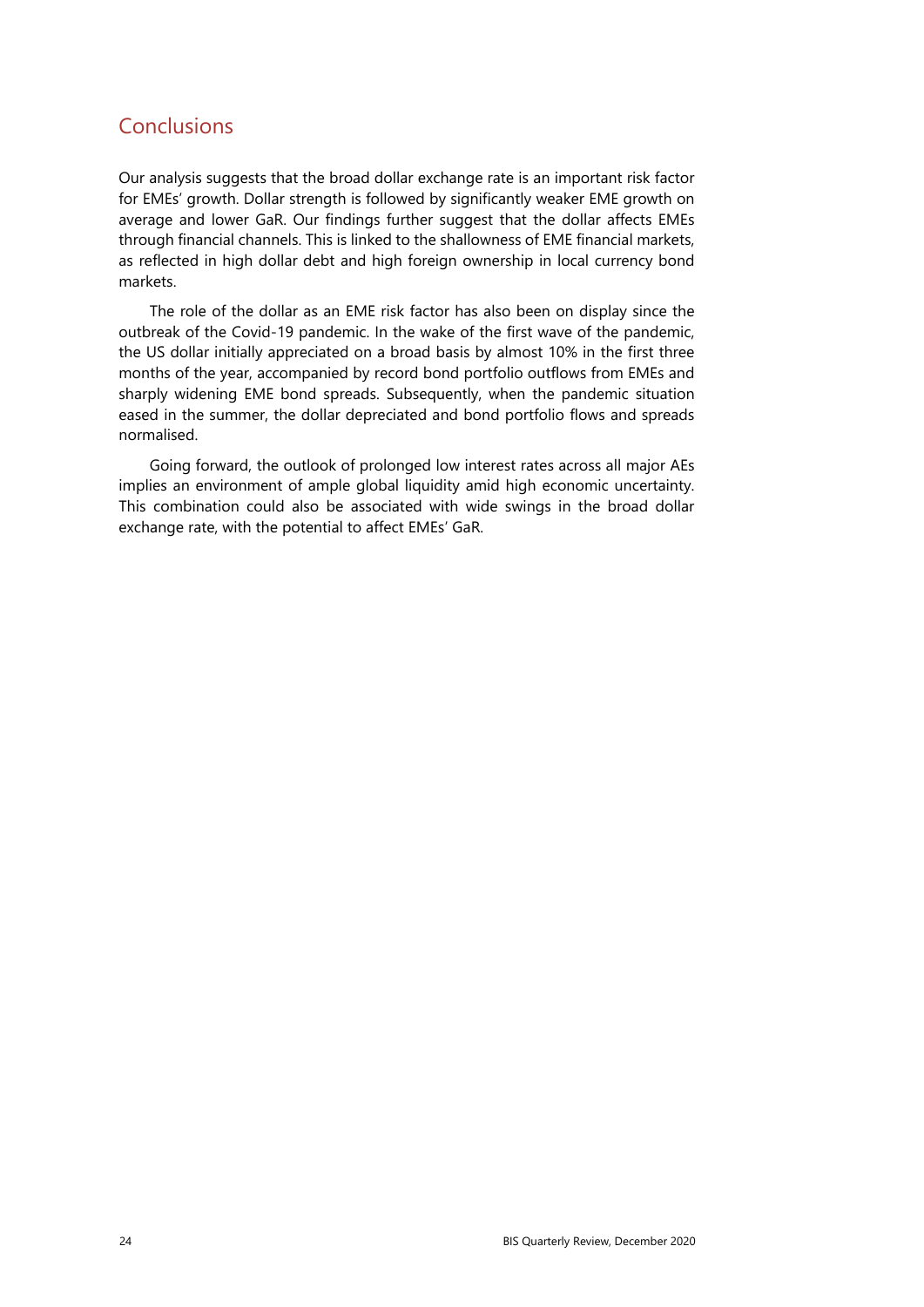## References

Adrian, T, F Grinberg, N Liang and S Malik (2018): "The term structure of growth-atrisk", *IMF Working Papers*, no 18/180, August.

Aikman, D, J Bridges, S Hoke, C O'Neill and A Raja (2019): "Credit, capital and crises: a GDP-at-risk approach", Bank of England, *Staff Working Papers,* no 824, September.

Arslanalp, S and T Tsuda (2014): "Tracking global demand for emerging market sovereign debt", *IMF Working Papers*, no 14/39, March.

Avdjiev, S, V Bruno, C Koch and H S Shin (2019a): ["The dollar exchange rate as a global](https://www.bis.org/publ/work695.htm)  [risk factor: evidence from investment"](https://www.bis.org/publ/work695.htm), *BIS Working Papers*, no 695, January.

Avdjiev, S, W Du, C Koch and H S Shin (2019b): "The dollar, bank leverage, and deviations from covered interest parity", *American Economic Review: Insights*, vol 1, no 2, September, pp 193–208.

Boz, E, [C Casas,](https://www.imf.org/en/Publications/Publications-By-Author?author=Camila++Casas&name=Camila%20%20Casas) [G Georgiadis,](https://www.imf.org/en/Publications/Publications-By-Author?author=Georgios++Georgiadis&name=Georgios%20%20Georgiadis) [G Gopinath,](https://www.imf.org/en/Publications/Publications-By-Author?author=Gita++Gopinath&name=Gita%20%20Gopinath) [H Le Mezo,](https://www.imf.org/en/Publications/Publications-By-Author?author=Helena++Le+Mezo&name=Helena%20%20Le%20Mezo) [A Mehl](https://www.imf.org/en/Publications/Publications-By-Author?author=Arnaud++Mehl&name=Arnaud%20%20Mehl) and [T Nguyen](https://www.imf.org/en/Publications/Publications-By-Author?author=Tra++Nguyen&name=Tra%20%20Nguyen) (2020): "Patterns in invoicing currency in global trade", *IMF Working Papers*, no 20/126, July.

Bruno, V, S-J Kim and H S Shin (2018): "Exchange rates and the working capital channel of trade fluctuations", *American Economic Review, Papers and Proceedings*, vol 108, May, pp 531–6.

Bruno, V and H S Shin (2015): "Cross-border banking and global liquidity", *Review of Economic Studies*, vol 82, no 2, April, pp 535–64.

Committee on the Global Financial System (2014): ["Trade finance: developments and](https://www.bis.org/publ/cgfs50.htm)  [issues](https://www.bis.org/publ/cgfs50.htm)*", CGFS Papers*, no 50, January.

——— (2019): ["Establishing viable capital markets"](https://www.bis.org/publ/cgfs50.htm), *CGFS Papers*, no 62, January.

Driscoll, J and A Kraay (1998): "Consistent covariance matrix estimation with spatially dependent panel data", *Review of Economics and Statistics*, vol 80, no 4, November, pp 549–60.

[Erik,](https://www.bis.org/author/burcu_erik.htm) B, [M Lombardi,](https://www.bis.org/author/marco_jacopo_lombardi.htm) [D Mihaljek](https://www.bis.org/author/dubravko_mihaljek.htm) and [H S Shin](https://www.bis.org/author/hyun_song_shin.htm) (2020): ["The dollar, bank leverage and](https://www.bis.org/publ/work847.htm)  [real economic activity: an evolving relationship"](https://www.bis.org/publ/work847.htm), *BIS Working Papers*, no 847, March.

Gopinath, G (2015): "The international price system", in proceedings of the Federal Reserve Bank of Kansas City Jackson Hole Symposium, August.

Gopinath, G, E Boz, C Casas, F Diez, P-O Gourinchas and M Plagborg-Møller (2020): "Dominant currency paradigm", *American Economic Review*, vol 110, no 3, March, pp 677–719.

Hofmann, B, I Shim and H S Shin (2020): "EME bond markets and the dollar", Bank for International Settlements, mimeo.

Jordà, Ò (2005): "Estimation and inference of impulse responses by local projections", *American Economic Review*, vol 95, no 1, March, pp 161–82.

Shin, H S (2016): "The bank/capital markets nexus goes global", speech at the London School of Economics and Political Science, 15 November.

- (2019): "In search of a global risk factor: case of the dollar index", speech at the ECB colloquium in honour of Benoît Cœuré, Frankfurt am Main, 18 December.

Shousha, S (2019): "The dollar and emerging market economies: financial vulnerabilities meet the international trade system", Board of Governors of the